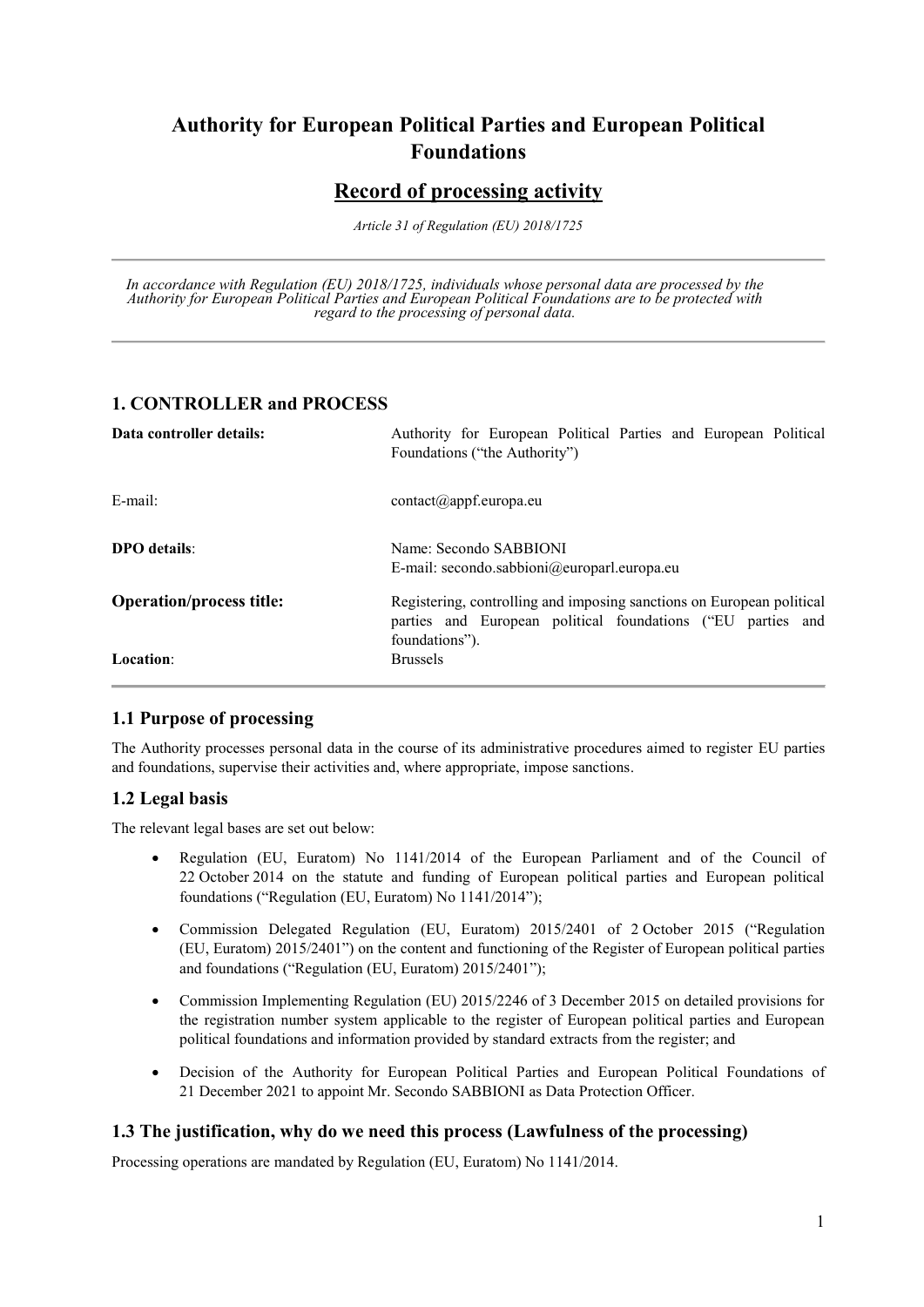Indicate if:

**1.3.1** The processing meets a functional need of the service, even though there is no legal basis  $\Box$  yes  $\Box$  no

**1.3.2 T**he data subject has given consent to the processing of his personal data for one or more specific purposes  $\Box$  ves **X** no

#### **1.4 When is the processing expected to be implemented/started for the first time?**

Regulation (EU, Euratom) No 1141/2014 applies as of 1 January 2017. However, the Authority started its operations on 1 September 2016.

#### **1.5 When is the processing expected to finish officially?**

Processing operations are ongoing.

#### **1.6 Processing of data**

| 1.6.1 Processing automated wholly or in part - is any part of the data processing automated? | $\Box$ yes X no        |
|----------------------------------------------------------------------------------------------|------------------------|
| <b>1.6.2</b> Non-automated processing of data intended to form part of a filing system.      | <b>X</b> ves $\Box$ no |

#### **1.7 Storage of data**

**1.7.1** Indicate the period of storage and its justification:

The Authority retains personal data gathered in the context of the registration of EU parties and foundations for the duration of processing operations and until five years following the year of deregistration of the EU political party or foundation concerned, or following the year in which the legal entity concerned ceases to exist. The information - and personal data - contained in the Authority's register is, however, stored without time limit pursuant to Commission Delegated Regulation (EU, Euratom) 2015/2401.

The Authority retains personal data gathered in the context of the review of financial information for the duration of processing operations and until five years following the year of discharge of the relevant Union budget by the European Parliament.

The Authority may retain personal data for longer time periods in case of legal proceedings or administrative investigations.

Regardless of retention periods, personal data published on the Authority's website are erased from that website at the latest 24 months after publication.

- **1.7.2** After the process (or operation) has finished, do we keep the data for additional processing: historical, statistical or scientific purposes?  $X$  ves  $\square$  no
- **1.7.3** If the processing is based on consent, do you store the consent?  $\Box$  yes **X** no

#### **1.8 File location**

**1.8.1** Standalone PC

**1.8.2 X** Authority network

The Authority's network is currently provided by the European Parliament.

**1.8.3**  $\Box$  inter-institutional network (indicate the institution(s) involved)

**1.8.4 X** internet <http://www.appf.europa.eu/appf/en/transparency.html>

Pursuant to Article 32(1)(a), (e) and (g) and Article 32(3) of Regulation (EU, Euratom) No 1141/2014, the Authority makes public certain documents and information containing personal data through the website identified above.

| <b>1.8.5</b> Is data stored in a "Cloud" solution?                              | $\Box$ yes <b>X</b> no |
|---------------------------------------------------------------------------------|------------------------|
| <b>1.8.6</b> Other paper versions (original / signed application documentation) | $X$ ves $\Box$ no      |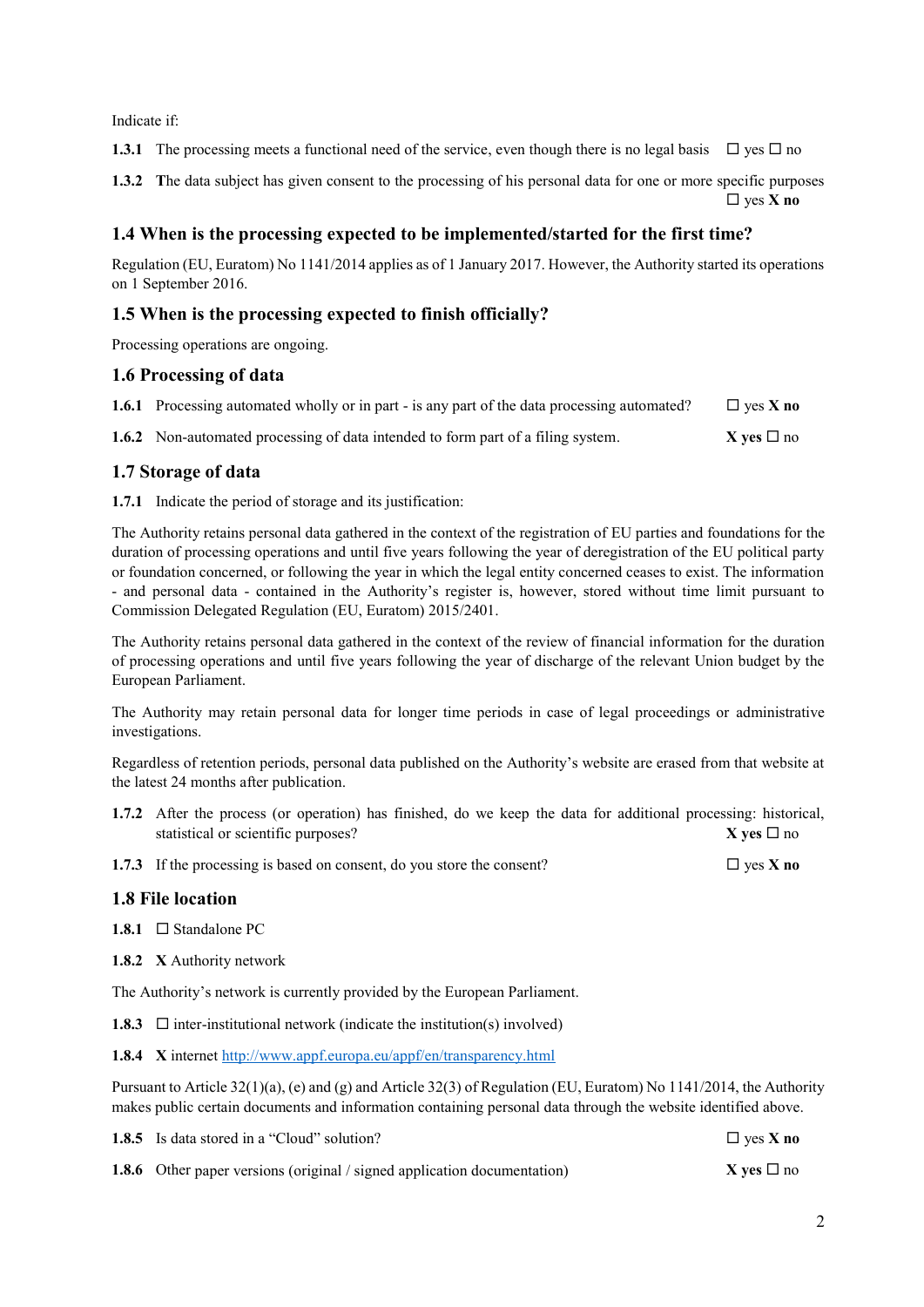Original documents are stored in locked rooms and cabinets at the Authority's premises.

# **2. DATA SUBJECTS AND DATA**

### **2.1 Category (or categories) of data subjects:**

The Authority mainly collects and processes personal data regarding the following categories of data subjects:

- Persons vested with administrative, financial and legal representation powers in EU parties and foundations (*e.g.*, presidents, secretaries-general, chairs, external counsels, advisors, etc.).
- Natural persons employed by EU parties and foundations.
- Members of the European Parliament, as well as members of national parliaments and members of regional parliaments or regional assemblies.
- Natural persons who make donations or contributions to EU parties and foundations.

### **2.2 Indicate the measures that will be taken to inform the data subject of the identity of the data controller**

The Authority publishes on its website data protection statements and notices to inform all data subjects of its activities involving processing of personal data.

In addition, pursuant to Article 32(4) of Regulation (EU, Euratom) No 1141/2014, EU parties and foundations must, in a publicly available privacy statement, inform potential members and donors that their personal data will be processed for auditing and control purposes by, among others, the Authority, and that their personal data will be made public on the Authority's website.

### **2.3 Please, explain how data subjects may exercise their rights, including relevant contact e-mail address (***e.g.***, right of access, rectification, erasure and to object)**

• **Data subject rights**: data subject can exercise their rights under Regulation (EU) 2018/1725 by sending an email to contact@appf.europa.eu.

#### **2.4 Please, list the personal data processed**

The categories of personal data processed by the Authority include:

- Personal data relating to persons vested with administrative, financial and legal representation powers in EU parties and foundations:
	- o Surname, name, nationality, date of birth, domicile, function, political affinity
- Personal data regarding natural persons employed by EU parties and foundations:
	- Surname, name, nationality, function, political affinity
- Personal data relating to Members of the European Parliament, as well as members of national parliaments and members of regional parliaments or regional assemblies:
	- Surname, name, nationality, date of birth, domicile, function, political affinity
- Personal data relating to natural persons who make donations or contributions to EU parties and foundations:
	- Surname, name, nationality, financial data and potentially political affinity
- Personal data in the context of sanctions:
	- o The personal data processed depend on the type of infringement pursued by the Authority under Article 27 and Article 27a of Regulation (EU, Euratom) No 1141/2014.

The Authority may also process other categories of personal data (*e.g.*, national identification numbers), taking into account the concrete circumstances of a specific case and the need to carry out particular checks and verifications.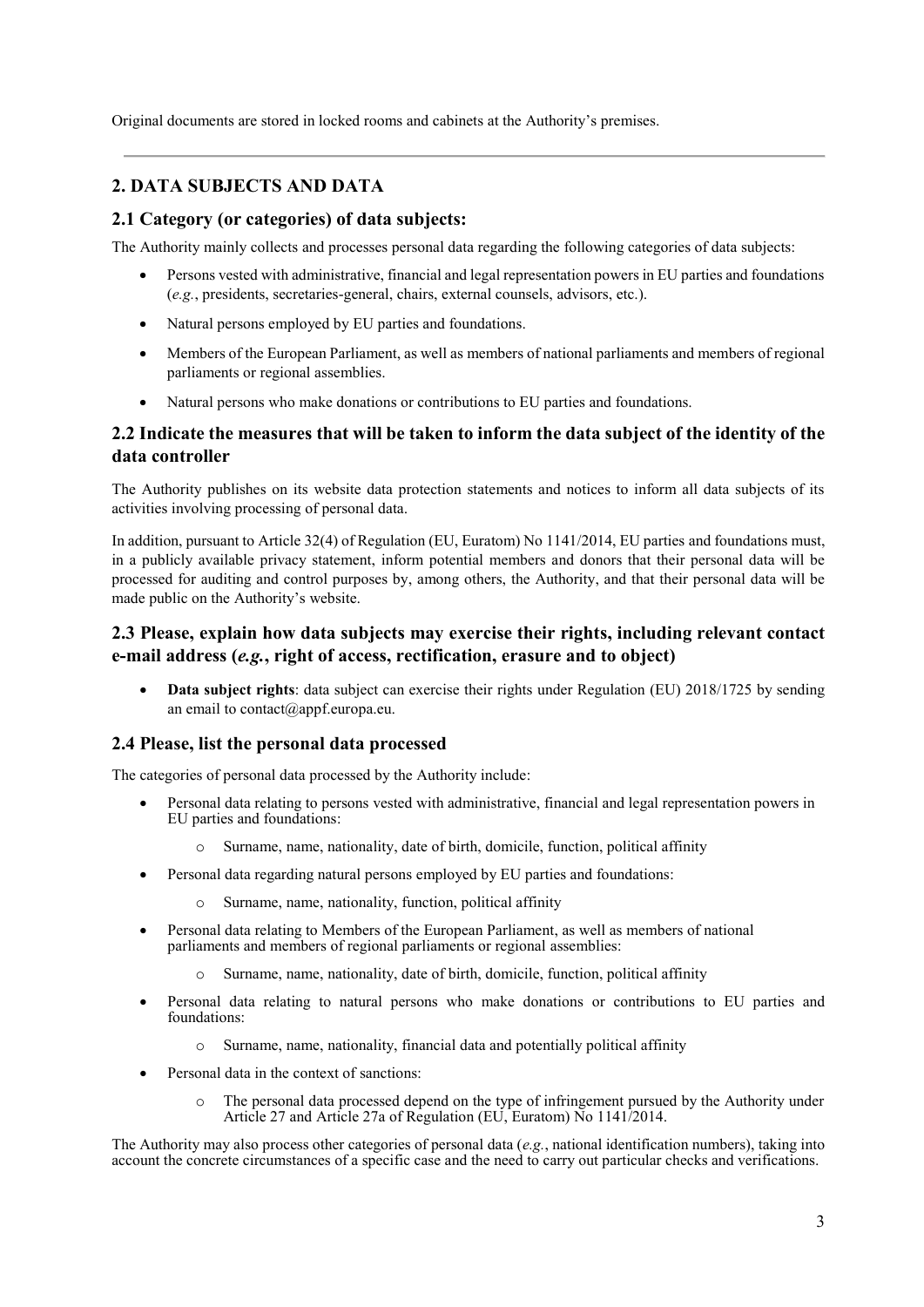### **2.5 Collection of data**

| <b>2.5.1</b> Collection from the data subject (direct)                                            | $\Box$ yes X no  |
|---------------------------------------------------------------------------------------------------|------------------|
| <b>2.5.2</b> Other source of collection (indirect) - please specify:                              | $X$ ves $X \Box$ |
| Personal data are mainly provided to the Authority by European political parties and foundations. |                  |

# **3. TRANSFER**

As noted above, pursuant to Article 32(1)(a), (e) and (g) and Article 32(3) of Regulation (EU, Euratom) No 1141/2014, the Authority makes public certain documents and information containing personal data through the Authority's website.

#### **3.1 Will the data be transferred to other services within other EU institutions/bodies?**

Under Article 28 of Regulation (EU, Euratom) No 1141/2014, the Authority is called upon to cooperate and share information with the competent services of the European Parliament, in particular the Authorising Officer of the European Parliament and the Directorate-General for Finance, as well as other EU institutions and bodies such as the Court of Auditors and the European Anti-Fraud Office (OLAF).

| <b>3.1.1</b> Have the data been transferred following a request from the recipient?                             | $X$ yes $\square$ no |  |
|-----------------------------------------------------------------------------------------------------------------|----------------------|--|
| 3.1.2 Has the data controller verified the competence of the recipient and made a provisional evaluation of the |                      |  |

| 3.1.2 Has the data controller verified the competence of the recipient and made a provisional evaluation of the |  |                      |
|-----------------------------------------------------------------------------------------------------------------|--|----------------------|
| need for the transfer of the data?                                                                              |  | $X$ yes $\square$ no |

| <b>3.1.3</b> Has the recipient been informed of his obligations in respect of this transfer? | <b>X</b> yes $\Box$ no |
|----------------------------------------------------------------------------------------------|------------------------|
|----------------------------------------------------------------------------------------------|------------------------|

## **3.2 In case of transfer to recipients other than the EU institutions and bodies, but in the EU and subject to Regulation 679/2016 (e.g. national administrations, private sector):**

Under Article 28 of Regulation (EU, Euratom) 1141/2014, the Authority is called upon to cooperate and could potentially share information with the competent services of the Members States, in particular the National Contact Points designated pursuant to that Regulation.

| <b>3.2.1</b> Has the recipient established that the data are necessary? | $X$ yes $\square$ no |
|-------------------------------------------------------------------------|----------------------|
| 3.2.2 Has the recipient established the need for their transfer?        | $X$ yes $\square$ no |

# **3.3 In case of transfer to recipients outside the EU, please specify the legal basis, the nature of the data transmitted and indicate who the recipients are:**

# **N/A**

- **3.3.1** Has the person responsible for the transfer established that an adequate level of protection is ensured in the country of the recipient (both during the transfer and in storage)?  $\square$  yes  $\square$  no
- **3.3.2** Please, add any additional information for this transfer (*e.g.*, any agreements or documentation indicating type of security that is/are in place).

# **4. SECURITY OF PROCESSING (NOT PUBLIC)**

**4.1** Physical security (access to computer systems, quality of the file supports, public access or restricted access to locations, storage, transport of equipment, etc.):

Access to the Authority's premises is subject to access card-enabled doors and security controls upon entrance and IT equipment is stored in locked rooms and physical documentation in locked cupboards.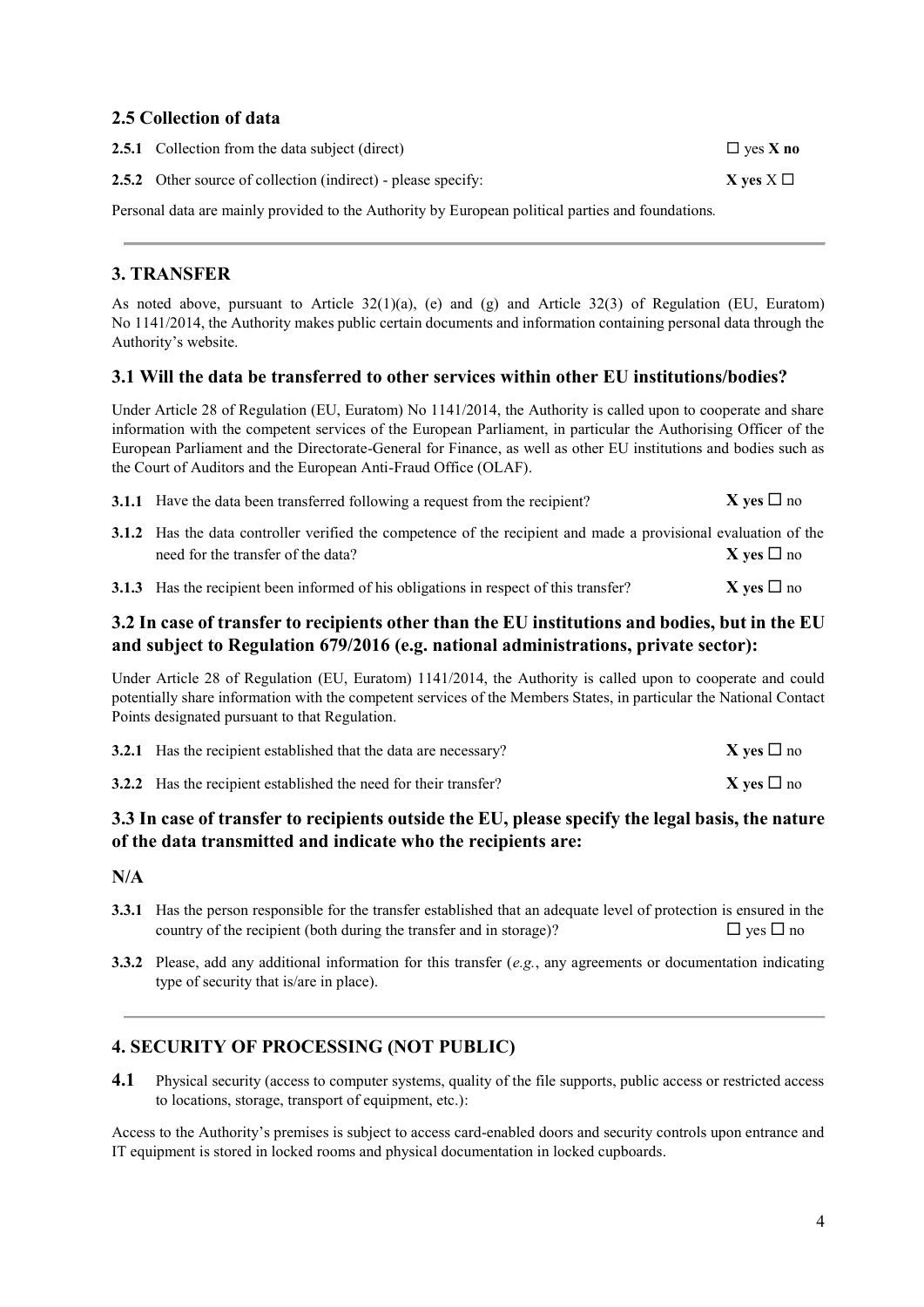**4.2** IT system(s) security **(**coding control, undue removal or transmission of data, passwords, encrypted directories, backup, audit trails for data processing and communication, etc.):

IT equipment can only be accessed via unique login details and alphanumeric passwords allocated to the Authority's staff.

**4.3** Staff security (individual access, control mechanism, etc.)

Staff has access to personal data on a need-to-know basis.

- **4.4** Is there an agreed notification procedure for the controller, after becoming aware of a personal data breach? **X** yes  $\Box$  no
- **4.5** Is there an agreed notification procedure between the processor and the controller, after becoming aware of a personal data breach?  $\Box$  yes  $\Box$  no

Comments on security:

#### **5. ANALYSIS OF RISK**

#### **5.1 Does the process have**

| <b>5.1.1</b> Automated processing activity (including profiling), on which decisions are based? | $\Box$ yes <b>X</b> no |  |  |  |
|-------------------------------------------------------------------------------------------------|------------------------|--|--|--|
| <b>5.1.2</b> Large scale processing of special categories of data                               | $\Box$ yes <b>X</b> no |  |  |  |
| <b>5.1.3</b> Monitoring of a public accessible area                                             | $\Box$ yes <b>X</b> no |  |  |  |
| <b>5.2 Data Protection Impact Assessment Status</b>                                             |                        |  |  |  |
| Has the need for a DPIA been identified?                                                        | $\Box$ yes <b>X</b> no |  |  |  |
| Has a DPIA been done?                                                                           | $\Box$ yes <b>X</b> no |  |  |  |
| Has the DPO been involved?                                                                      | X yes $\square$ no     |  |  |  |
|                                                                                                 |                        |  |  |  |

#### **If a "Prior Check" or Opinion was done by the EDPS, please describe and give "Case Number" if known:**

The EDPS provided an Opinion on Regulation (EU, Euratom) No 1141/2014 in the context of the legislative procedure, see executive summary OJ C 253, 3.9.2013, p. 12 (the full text of this Opinion can be found in English, French and German on the EDPS website http://www.edps.europa.eu).

Comments on analysis of risk:

#### **6. FURTHER INFO**

Give any information you consider relevant and indicate the heading it refers to:

Comments on further info: